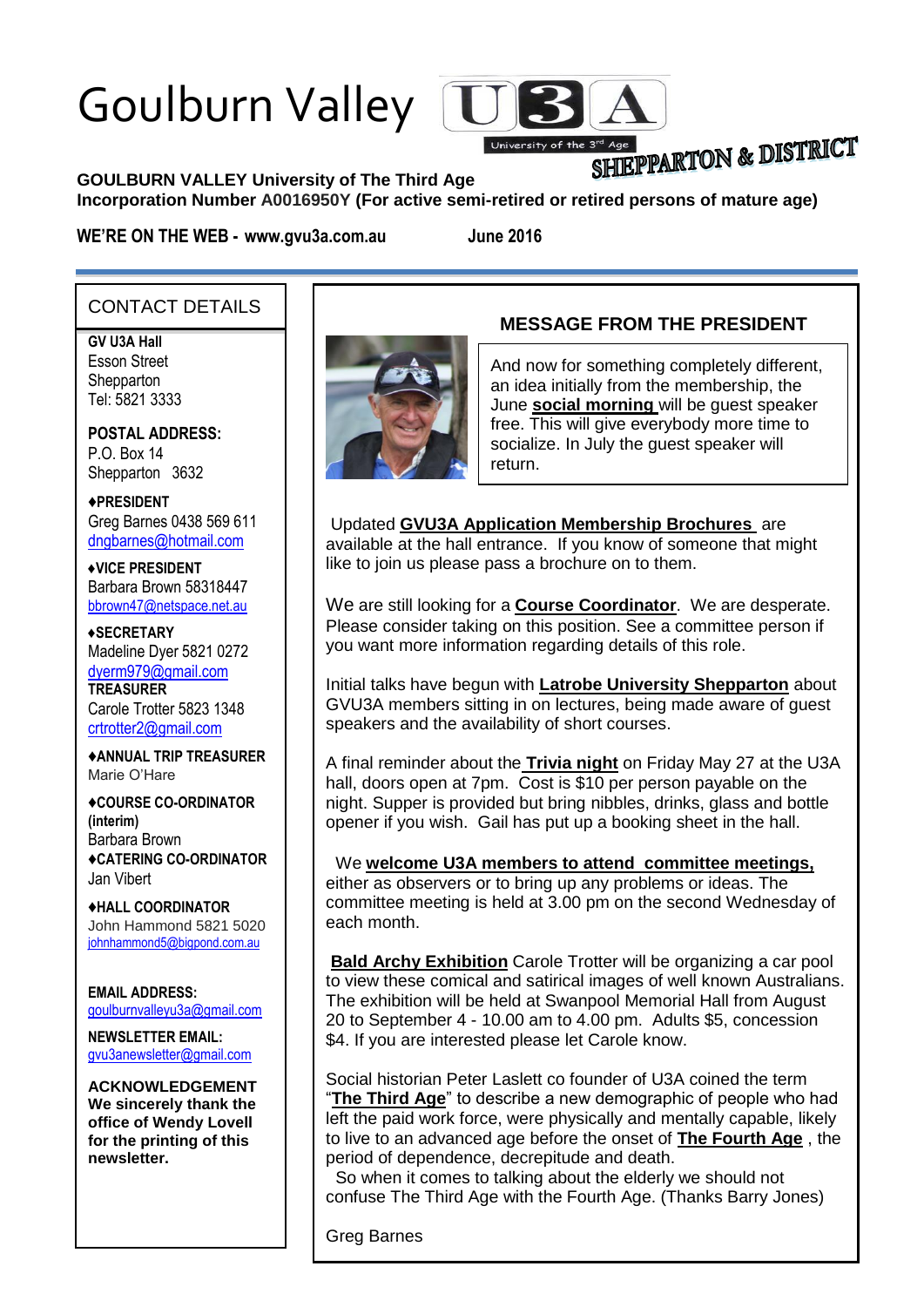### **DEFIBRILLATOR**

**The defibrillator** is now attached to the wall of the GVU3A hall near the kitchen door (thanks John Hammond). Only open the defibrillator box in an emergency. When open, a very loud alarm goes off and not only flattens the battery but causes great fright to all and sundry in the vicinity.

#### **SANDRA'S KEEPSAKES**

 On Tuesday June 21st, members have the opportunity to make this chalk board. It would make a great present for a grandchild. Perhaps you could leave it in a prominent position in the house to remind family members of appointments, messages etc If you would like to join the class at 9 am on the 21st please ring Sandra on 58210231 by Tuesday June 14th so she can order in the necessary supplies. The chalkboard will cost \$28 to make. This amount covers the cost of the timber, paint, 7 sheets of paper, embellishments, hinges and special chalkboard paint. Come along and have fun making this great item.



## **ENJOYING LITERATURE**

We meet at 2pm on the 2nd and 4th Monday of each month and we explore any and all forms of literature. Due to the June long weekend we will only meet once in June on the 25th.

We are continuing with the Australian literature theme and having done a play (The Summer of the Seventeenth Doll) and some poetry (Judith Wright) we are now discussing short stories.

Each member is reading a short story (or more) and reporting to the group on why they have chosen it, what they liked or didn't like about it, perhaps something about the author and/or the style. We are also thinking about what makes a good short story and why we like them or don't like them compared to a novel.

You are most welcome to come along and check us out! Helen West 58214802 0411 457 462

#### **NATURAL RESOURCES**

Friday June 3; U3A Hall GUEST SPEAKER; Richard Wheeler, Acting Waste Project Officer, COGS SUBJECT; Opportunities & Challenges for waste disposal in the Greater Shepparton City Region

Friday June 10; U3A Hall GUEST SPEAKER; Daniel Irwin, Head of Customer Service & Operations, Goulburn Murray **Water** SUBJECT; International River Basin Management Course China.

John Dainton 5821388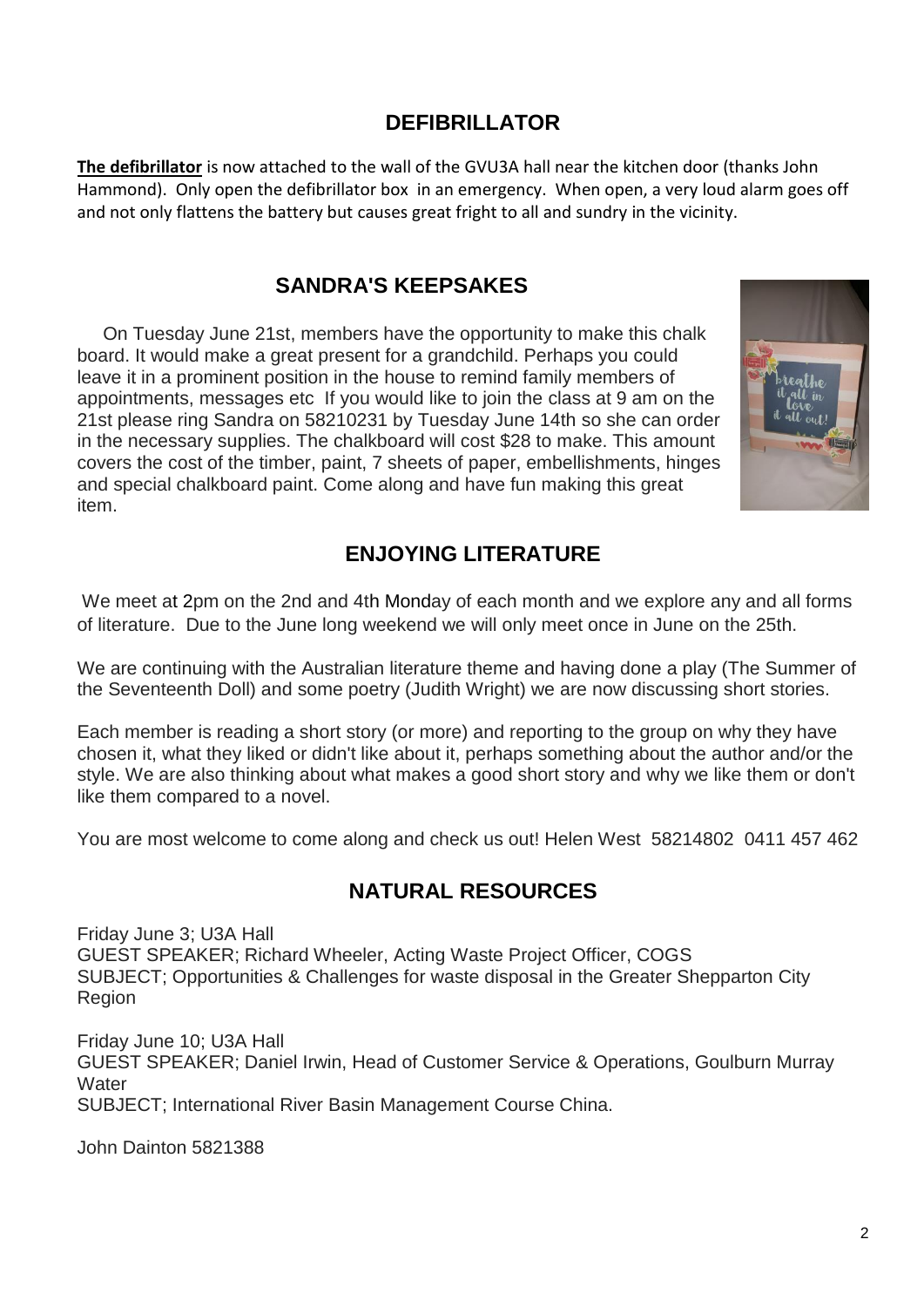# **INDUSTRY TOURS**

HM Prison Dhurringile. Thursday 14th July 2016. Approx. 10.30 am - noon. Bastille Day - what better date to visit a gaol!

There will be a mini-bus for 12 people. The prison management can cope with 18 of us so a car or two of camp followers will be OK. More details at the June 7th Social Morning.

PS To those who visited the Equine Hospital: I rashly suggested the possibility of a partial refund of bus fares. Alas, the suggestion was as valid as a politician's promise and we were charged the "minimum daily rate" so that big night out that you promised yourselves with the refund is not to be……………

#### JOHN HETHERINGTON. 0419 319 339

#### **WALK AND TALK**

On Wednesday June 8 we will have a winter "Mystery Walk and Treasure Hunt" around North Shepparton - all on flat sealed surfaces. You will be given directions at U3A at 8.45 am and if you follow the directions well, you will end up at a warm place with morning tea provided. You might even win the prize if your team gets the most points. New members are always welcome. Our May walk in the Barmah Forest, led by John Jackson, took us through forest and plains, past brumbies and kangaroos to to some very large ancient redgum trees. Marg Clarke's photo shows how the biggest one took 7 people holding hands to encircle the base.

Christine Wilson 5822 1474 Mob. 0428 399 648

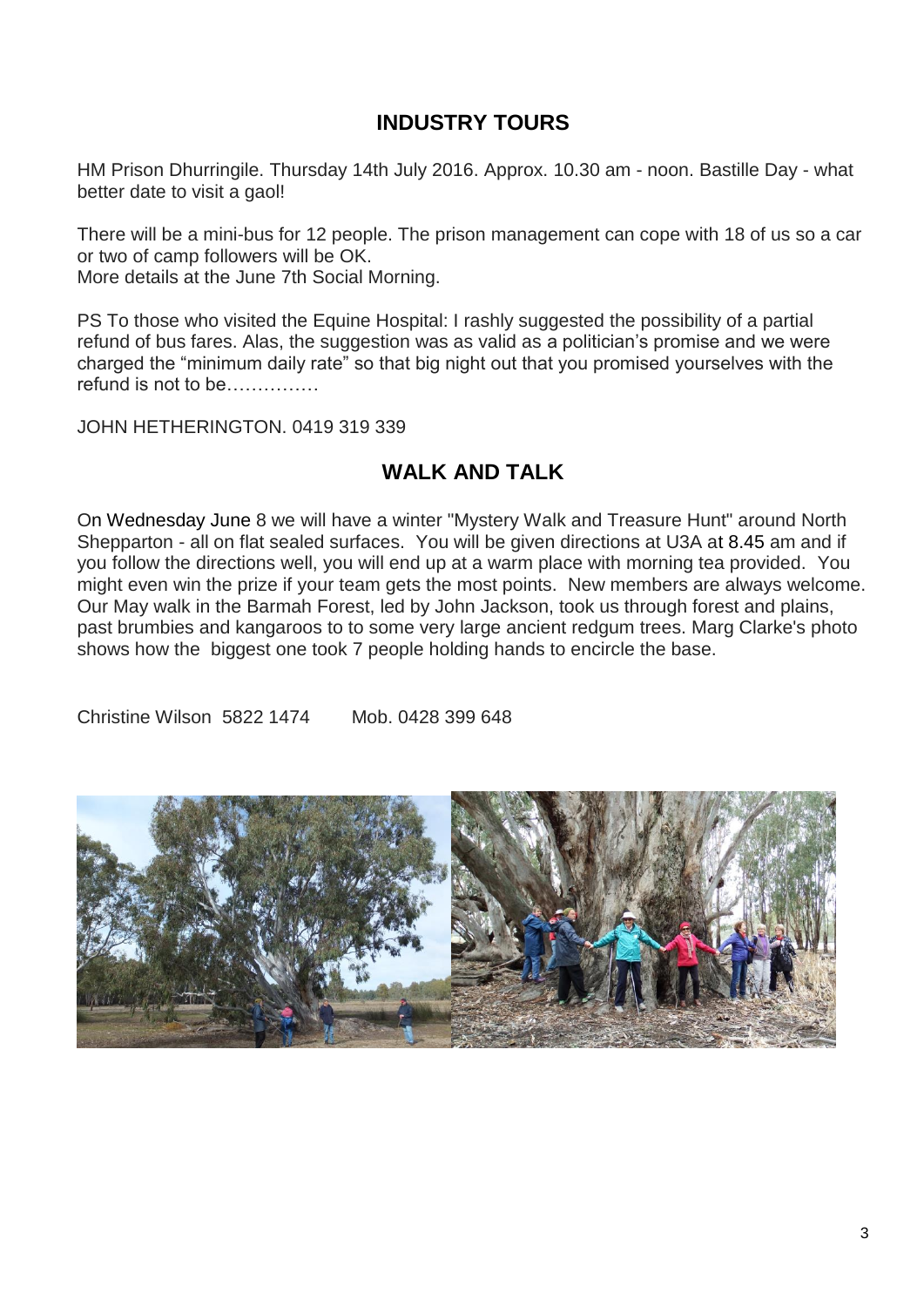#### **Big Issues from Science: Monday June 20th 1.30 pm**

This month we continue our series on the Big History of our Civilization with information on The Origins and Evolution of Life on Earth. Early earth provided the Goldilocks environment for life: chemically rich, plenty of liquid water and the right distance from the sun. So how did life begin and how did it evolve through eons of generations and extinctions? Coupled with the story of evolution is the story of how life introduced a new dynamism and diversity to the Universe, and changed the earth itself.



Please note the August session of Big Issues From Science will be on the fifth Monday, 29<sup>th</sup> August.

Allan Wilson 5822 1474

# **WRITING4PLEASURE**

The writings that members contribute continue to impress and entertain. The theme for June is "A Defining Moment". If you would like to try your hand at writing 500 words on this subject, you would be most welcome to attend our June meeting on Thursday, 16 June, commencing at 1.00 pm.

Contact Mary Heneghan 58316997

#### **COMPUTERS**

Computers will go into a break from the beginning of June until early September (last session May 30th). I will email/phone class members to let them know when we have returned. Depending on reception, I may still be contactable via phone or email for those who have urgent computer problems. David Muir

#### **BIRD WATCHING**

The June 15 outing will be at the Wunghnu Common. Please meet at the U3A Hall at 9.00

Don Roberts 58252404 M 0448889224 or Marg Clarke M 0429350875

# **MONDAY LUNCH GROUP**

Monday lunch group June dates.6th Australia hotel .13th Sherbourne. 20thTerminus. 27thLast Straw. All welcome Joy Markey ph 58216387